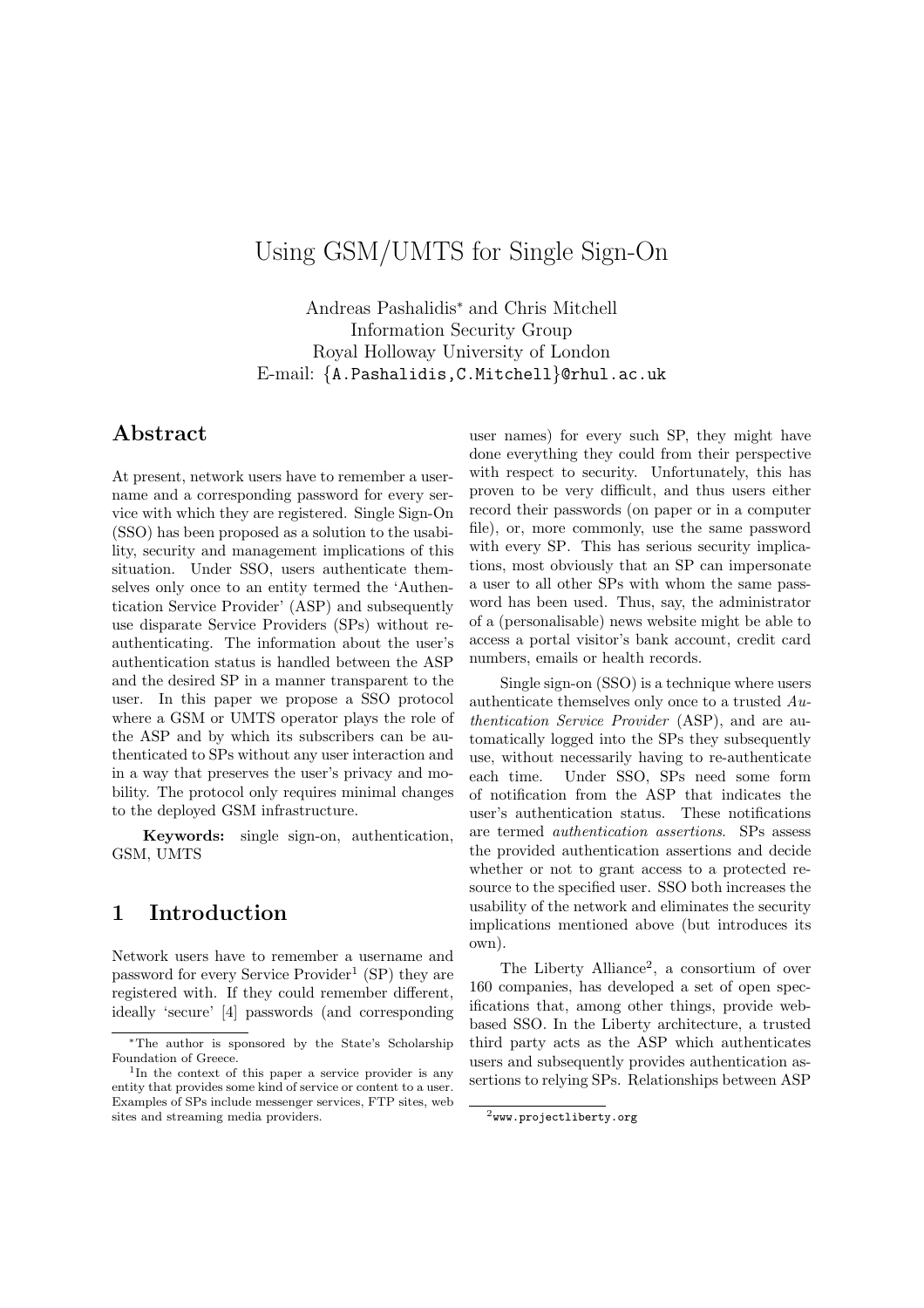and SPs are based on contractual agreements outside the scope of the specifications.

The actual authentication method used by the ASP is not specified by Liberty. Authentication assertions do, however, include descriptions of the initial user identification procedure at the ASP, physical, operational and technical protection procedures, and the authentication method used, [10].

In this paper we propose a SSO protocol where a Global System for Mobile communications (GSM) operator acts as the ASP. The associated authentication method is similar to authentication of subscribers in a GSM network, in that it uses a secret shared between network operator and subscriber. The proposed scheme requires only minimal changes to the deployed GSM infrastructure and can potentially be accommodated by the Liberty specifications.

The rest of this paper is organised as follows. Section 2 reviews the GSM data confidentiality service. Section 3 describes the proposed protocol for user authentication and SSO using GSM, while section 4 analyses the associated security threats. Section 5 discusses the advantages and disadvantages of the protocol. In section 6 the protocol is extended to cover the Universal Mobile Telephone System (UMTS). Finally, sections 7 and 8 give an overview of related work and conclusions.

# 2 The GSM data confidentiality service

Subscriber data confidentiality for the GSM air interface is based on a long-term secret key  $K_i$ , shared between the Subscriber's Identity Module (SIM) and the Authentication Center (AuC) of the home network operator. A secret session key is generated by both parties during subscriber authentication, as described below. (Only the steps relevant to this paper are shown; comprehensive descriptions of GSM air interface security can be found in  $[1, 5, 6, 17, 18]$ .

1. The home network generates a random challenge (RAND), and uses the shared secret key



Figure 1: PC as network access device.

 $K_i$  to compute a secret session key  $K_c$  as follows:

$$
K_c = \mathbf{A8}_{K_i}(\text{RAND})
$$

where A8 is a network-specific key derivation function. The values of RAND and  $K_c$  are then passed to the visited network.

- 2. The visited network sends the value RAND to the Mobile Equipment (ME).
- 3. The ME passes the RAND to the SIM which recomputes  $K_c$  using its stored value of  $K_i$ . The key  $K_c$  is then output by the SIM to the ME.

The secret session key  $K_c$  is used for data and signalling encryption in GSM. It is important to note that the shared secret  $K_i$  never leaves the subscriber's SIM card or the home network operator's AuC.

## 3 Using GSM for SSO

This section describes the proposed authentication method and the associated SSO protocol as well as the involved entities.

#### 3.1 System entities

The main components are the User System, the SP and the GSM operator's AuC.

#### 3.1.1 User System

The User System (US) consists of a network access device, a SIM card and a SIM card reader. The device might be a PC, with a GSM Mobile Equipment (ME), e.g. a GSM phone, as the SIM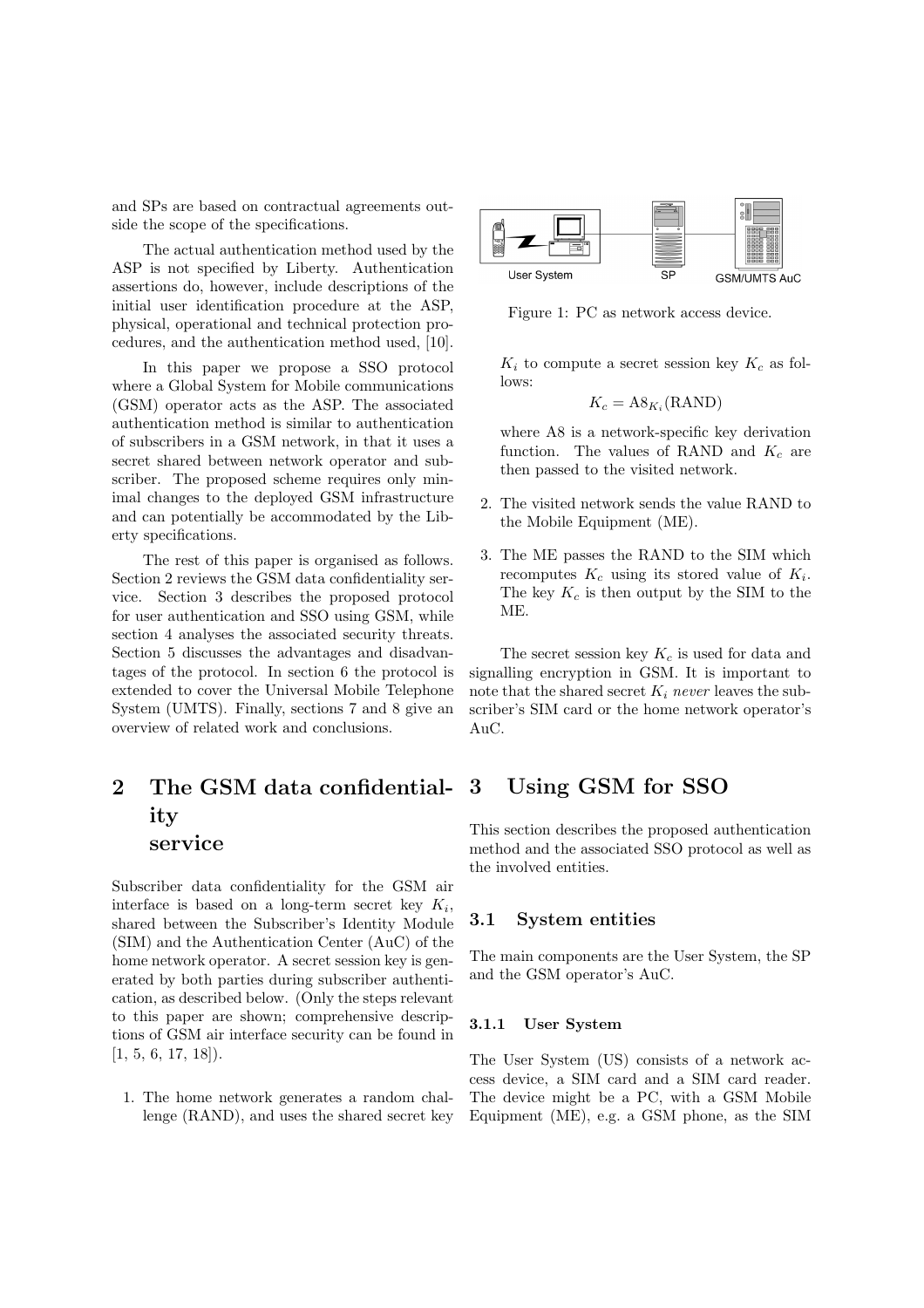

Figure 2: Combined mobile equipment and network access device

card reader. The PC and ME need to be interconnected, e.g. using a cable, infrared, Bluetooth (www.bluetooth.com) or a Wireless Local Area Network (WLAN) [7]. Regardless of the method used, it is assumed that the link is protected against eavesdropping. This configuration is shown in Figure 1. Alternatively, the access device and SIM card reader could be combined, e.g. in a Wireless Application Protocol (www.wapforum.org) enabled device — see Figure 2.

The US is the entity through which the end user authenticates to the AuC and subsequently achieves SSO at different SPs. It should be noted that no direct communication between US and AuC takes place in the proposed protocol; messages are 'routed' through the SP. However, the US and the AuC need to agree on the use of a Message Authentication Code (MAC) function [14].

#### 3.1.2 Service Provider and Authentication Center

It is assumed that the relationship between SPs and GSM operators is regulated by contractual agreements which are beyond the scope of this paper. To avoid the need for large numbers of such agreements, the SP/GSM relationship could be established via one of a relatively small number of third parties providing a 'broker' service. Such a third party could be established specifically to support this SSO scheme. It is also assumed that the SPs and the AuC have the means to establish an authenticated and integrity protected communications channel (see section 4.5). This might involve routing all communications via the trusted third party that is brokering relationships between SPs and GSM operators.

In the scheme described here, the GSM operator's AuC acts as the ASP for a number of relying SPs (in Liberty terms, the GSM operator and associated SPs form a *circle of trust* [9]). As in any SSO scheme, the AuC needs to be trusted for the purposes of authentication by both the end-users and the SPs.

### 3.2 The authentication and SSO protocol

The proposed protocol starts whenever the SP wishes to authenticate the user, e.g. when the user requests a protected resource from the SP; it is also used whenever the SP decides that the user has to be re-authenticated. The protocol consists of a series of four messages that are exchanged as follows:

- 1.  $SP \rightarrow US: RAND$
- 2. US  $\rightarrow$  SP: IMSI, MAC<sub>K<sub>c</sub></sub>(SPID)
- 3. SP  $\rightarrow$  AuC: IMSI, MAC<sub>K<sub>c</sub></sub>(SPID), RAND
- 4. AuC  $\rightarrow$  SP: Authentication Assertion or Failure Notification

In message 1, the SP sends a random challenge (RAND) to the US. The US forwards the RAND to the SIM which then computes a secret session key  $K_c$  as described in section 2. The key is returned to the US. The US must also extract the International Mobile Subscriber Identity (IMSI) from the SIM at some point — this can be done with a standard 'call' to the SIM. The IMSI uniquely identifies the home network and the user's subscription.

The US then computes, using key  $K_c$ , a MAC on the unique identifier (SPID) of the SP that wishes to authenticate the user. It should be noted that  $K_c$ , as in [8], is used here for MAC computation, whilst it was designed for data encryption. If this breach of the key separation principle is a concern then  $K_c$  could be passed through a one-way hash function (such as SHA-1 [14]) before being used for the MAC computation [8]. The US constructs message 2 which consists of the IMSI and the MAC and sends it to the SP.

The SP looks at the Mobile Country Code (MCC) and Mobile Network Code (MNC) fields in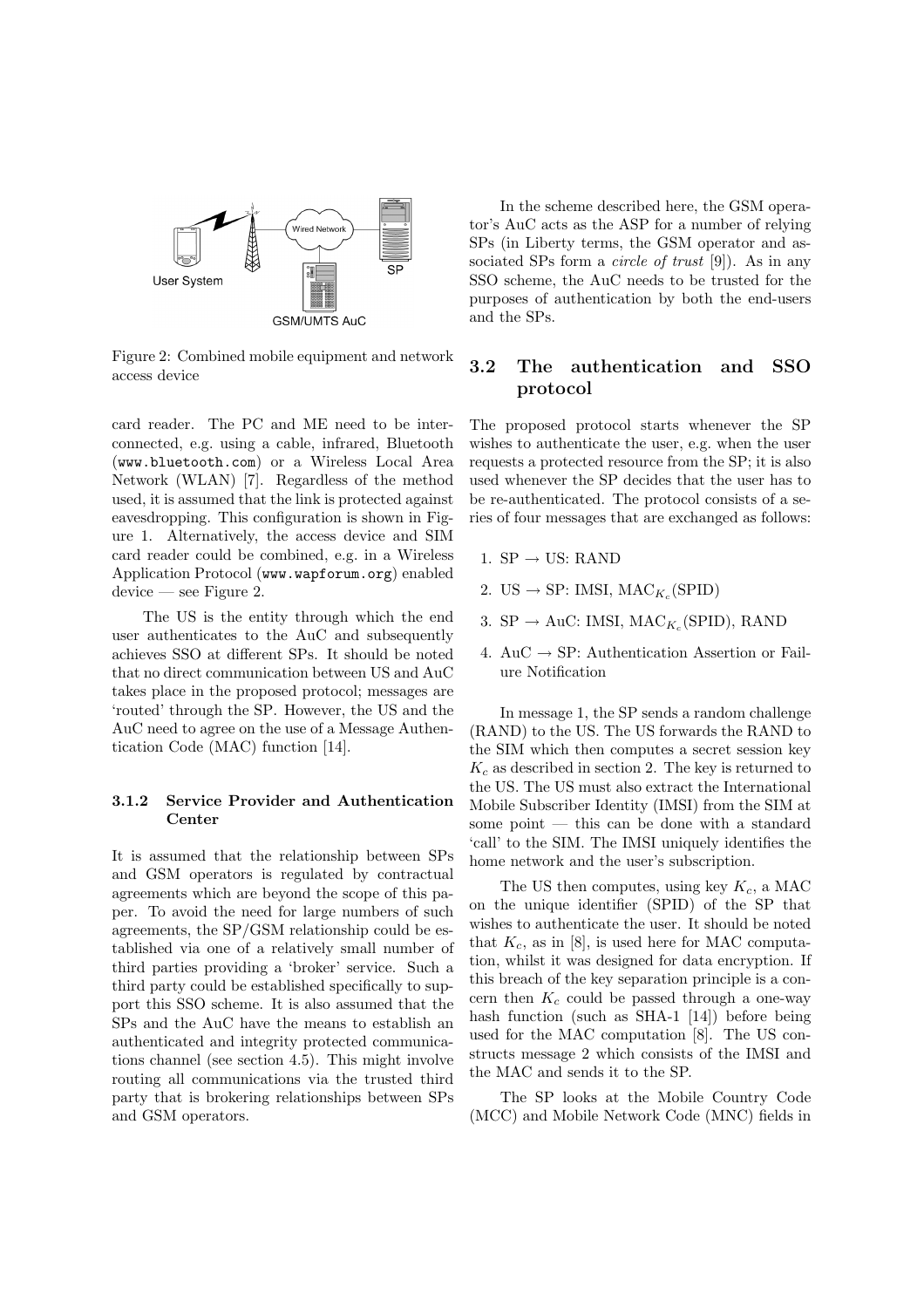the received IMSI to determine the address of the AuC of the user's GSM operator. In message 3 the SP simply forwards the IMSI and the MAC it received from the US to the AuC, and appends the RAND from message 1. In Liberty terms [13] message 3 corresponds to an authentication request.

The AuC finds the secret key  $K_i$  corresponding to the IMSI of message 3 and derives  $K_c$  using the given RAND. It then computes a MAC using  $K_c$  (or its hash value) on the SPID of the SP from which it received message 3. If the resulting value matches the MAC received in message 3 the user is deemed authenticated at the AuC. In that case, the AuC sends an authentication assertion to the SP in message 4. Otherwise, message 4 is a failure notification. In Liberty terms this message corresponds to an authentication response.

SPs differentiate between users based on their IMSIs. Thus, the protocol can also be used for initial user registration; the SP creates an account for a newly encountered IMSI. Whether or not individual SPs keep more information about users in their accounts and how this is mapped to their IMSIs is outside the scope of this paper.

In the US, the protocol might be implemented as a continuously running process (also known as a 'service' or 'dæmon') or as part of the client software that is used to access the service offered by the SP. In the SP, the protocol would have to be implemented by the software that offers the service (the 'server software'). A File Transfer Protocol (FTP) SP, for example, would have to support the protocol at the FTP server software level. The GSM operator would most likely implement the protocol as a process that runs continuously on a dedicated 'SSO server'.

## 4 Threat analysis

This section considers threats to the scheme and corresponding countermeasures. Each potential attack is considered separately.

### 4.1 Stolen SIM attack

An attacker with a stolen SIM is potentially able to make fraudulent phone calls at the owner's expense, at least until the SIM is reported stolen and blocked, assuming that the SIM is not PINprotected. Typically, SIM cards are stolen with the ME, and the thief also thus gains access to any personal information in the SIM and ME. In the context of the scheme described above, a SIM thief can also impersonate the user to all SPs that support SSO using the proposed protocol. For low or medium value services (such as news portals or email) this risk might be acceptable, compared to the costs associated with SIM card/ME theft. However, for high value services (e.g. online banking, e-commerce or business email) the SSO mechanism may need to be combined with another authentication method, e.g. username and password. In such a case an attacker will need both the user SIM and password to impersonate the user to an SP. Also, once the user realises that the SIM has been stolen (typically soon after the incident) and reports this to the GSM operator, the SIM will be blacklisted and impersonation prevented.

#### 4.2 SIM cloning attack

A SIM card can be cloned (or emulated through software) if the secret key  $K_i$  can be extracted. An attack exploiting a weakness in the COMP128v.1 algorithm, which was used by some GSM operators in early SIMs, enables key extraction; see, for example, [19]. Although this is not an attack against the protocol proposed in this paper, cloned SIMs enable the attacker to impersonate subscribers at the GSM network, and therefore at SPs. In any case, as mentioned in section 4.1, high value services should be protected by an additional authentication mechanism.

#### 4.3 Compromise of privacy

Unlike the protocol described in [8], the scheme does not involve the user's Mobile Subscriber Integrated Service Digital Network number or any identifying information other than the IMSI. As the mapping between the IMSI and other user data is kept at the trusted AuC, SPs and eavesdroppers only learn the user's home GSM operator (this information is needed anyway — see section 3.2). Given that each GSM operator has many sub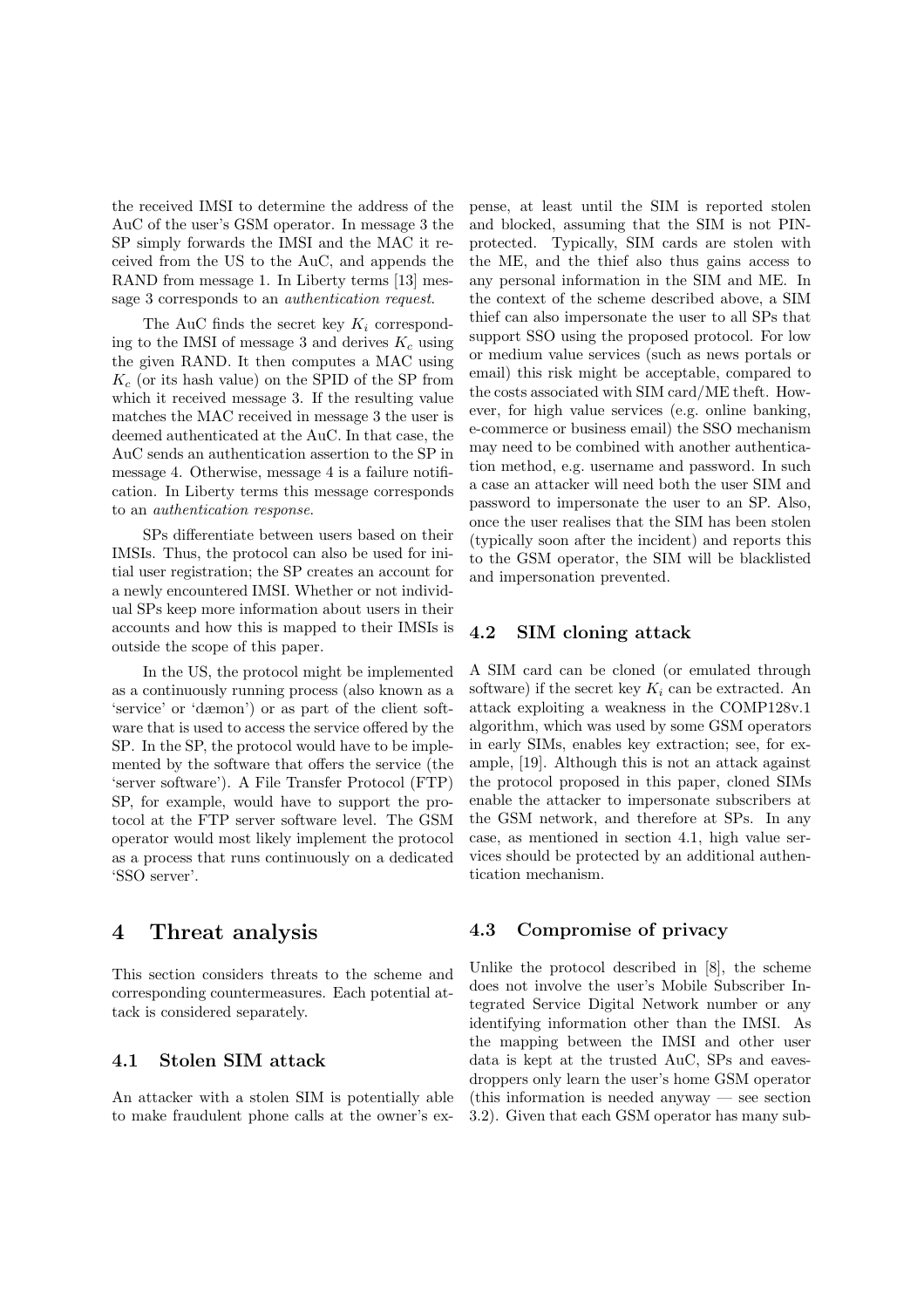scribers, learning a user's operator is not likely to be a major breach of privacy.

If dishonest SPs collude they can correlate information about common users without their consent, using their IMSIs. To address this privacy threat, Liberty specifies the use of different, opaque user handles for each ASP/SP association [11]. However, complete prevention of the 'SP collusion attack' is hard as SPs can still correlate users based on other profile information they may maintain, e.g. names or phone numbers. As stated in the Liberty specifications [12, p.71], 'The only protection is for Principals [users] to be cautious when they choose service providers and understand their privacy policies'.

#### 4.4 Reflection attack

An attacker could forward message 1 received from an SP as part of the authentication process to a victim user, while masquerading as the SP to the user (maybe by spoofing the SP's network address and/or interface). Forwarding the user's valid response (message 2) to the SP might result in successful impersonation.

It is thus important for the user to authenticate the origin of message 1. This can be achieved using a suitable challenge/response protocol or an SSL/TLS channel with server side certificates<sup>3</sup>. Of course, simply trusting the root certificates that come pre-configured in popular web browsers involves certain risks. Ideally, the user should explicitly enable every root key involved in verifying SP certificates.

It should be noted that the reflection attack is not prevented if launched by a dishonest SP. However, as explained in section 4.3, users should be cautious when they choose SPs.

### 4.5 Attacks on the SP/AuC Link

An attacker able to modify network traffic between an SP and an AuC will be able to defeat the system, since the AuC will not be able to determine which SP requested an assertion (the origin of message 3 could be altered) and, more importantly, relying SPs would not be able to have confidence in authentication assertions (message 4). Origin authentication and integrity protection for messages 3 and 4 is therefore a fundamental requirement. There exist well-established techniques that address this requirement, for example SSL/TLS with both server and client side certificates [16], IPsec tunnelling, or a Virtual Private Network [17].

#### 4.6 Replay attack

A network eavesdropper could capture message 2 of a previous protocol run between a US and an SP. The attacker might later replay that message to try to impersonate the user to the SP. The attack will only succeed if the SP challenges the attacker with the same RAND (in message 1) as it used previously. It is therefore important for SPs to use numbers with good randomness properties, such that the probability of challenging a given user with the same number twice is negligible. An SP that does not follow this policy, however, only renders itself (and not other SPs) vulnerable to this kind of attack.

### 4.7 Attacks against the Authentication Center

As for any ASP in an SSO scheme, the AuC is a central point of failure and is therefore a component highly susceptible to service denial attacks. The AuC, at the same time, is the only entity trusted by both end-users and SPs. It is assumed that the GSM network operator will not abuse this trust and that the AuC will be well-protected against service denial and illegal access. This is likely to be true in any event, as AuC failure would also bring down the entire GSM network.

# 5 Advantages and disadvantages

This section briefly discusses the advantages and disadvantages of the proposed authentication method and SSO protocol.

<sup>3</sup>Since the user requests a protected resource, it is likely that a SSL/TLS connection will be required anyway.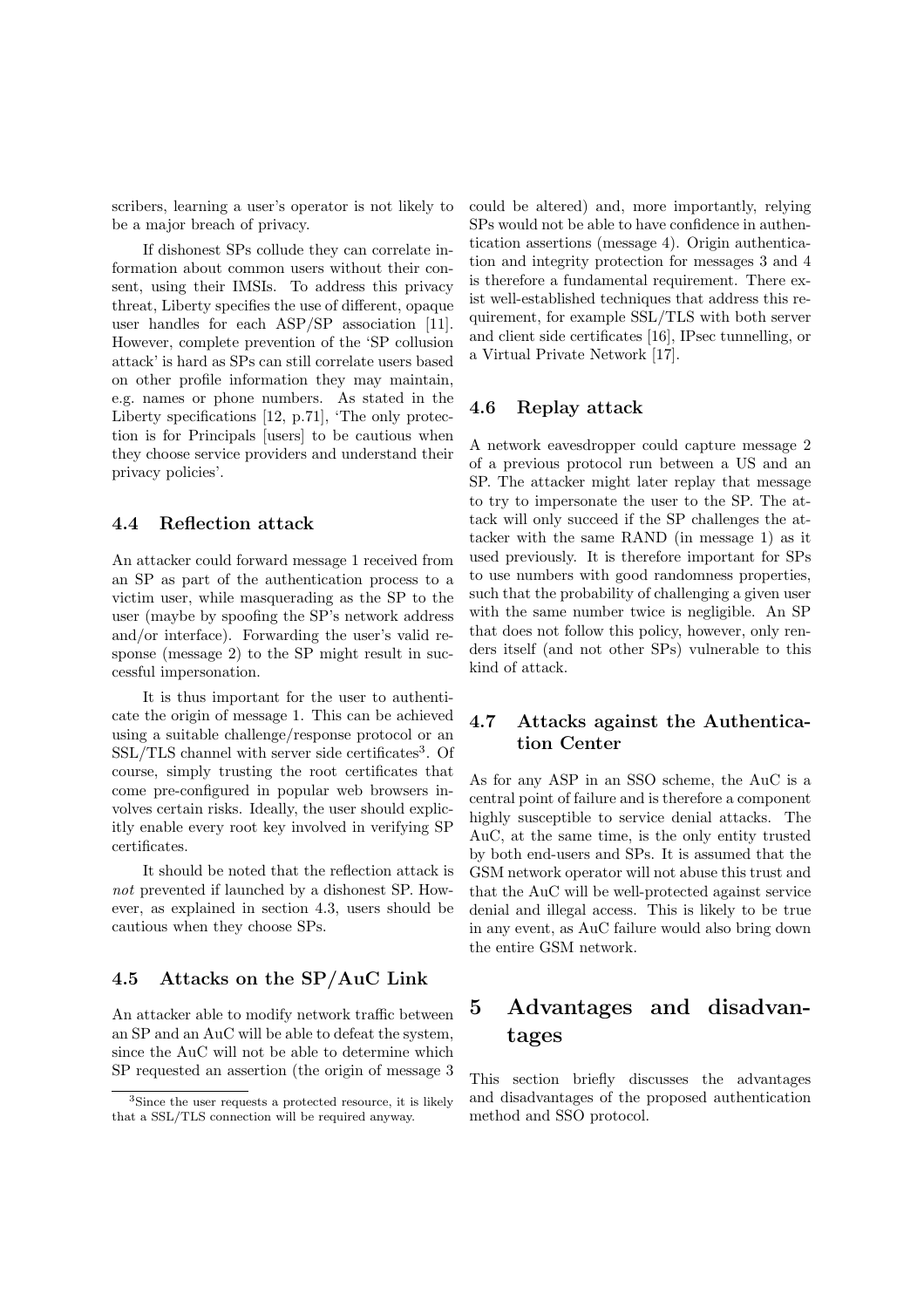Advantages resulting from the synergy of combining GSM with SSO include the following.

- No user interaction is required. This yields transparent user authentication at the SP. One envisioned scenario is that users, without taking their mobile phones out of their pockets, approach (public) network access devices and are transparently logged into the SPs they subsequently use.
- As the authentication method is transparent, it can be repeated whenever appropriate. An online banking SP, for example, can, at any time during a session, request user reauthentication for every sensitive resource requested. This increases the achieved level of security without usability implications.
- As the user's SIM card is used for every (re)authentication, there is a simple single logout mechanism. Once the user leaves, reauthentication will fail and the SP can log the user out without user interaction.
- No sensitive information (such as usernames, passwords or cryptographic keys) is sent over the network. This protects the user's privacy. Furthermore, no risks of information exposure arise at the SP.
- The protocol itself does not impose major computational overheads on any of the involved parties, although there may be a cost associated with the countermeasures against the attacks described in section 4.
- Changes in the deployed GSM infrastructure are minimal, in particular, the SIM does not need to be modified.
- The GSM operator could provide the SPs with user profile information (with the user's consent). This would enable SPs to offer location based services, or automatic form completion for e-commerce transactions.
- As GSM operator fraud management systems use the IMSI to refer to 'suspect' subscriptions, fraud detection can easily be extended to cover SPs.

The following disadvantages arise from use of the proposed scheme.

- A GSM operator can only provide authentication for its subscribers. A SP can therefore only offer the SSO service to subscribers of GSM operators with whom a contractual agreement exists.
- SPs may be charged by GSM operators for authentication and SSO service provision. While this is not a disadvantage for GSM operators, SPs must weigh the cost against the benefits gained from the proposed scheme.

# 6 Using UMTS/3GPP for SSO

A variant of the SSO protocol is now described, using the Universal Mobile Telecommunications System (UMTS) of the Third Generation Partnership Project (www.3gpp.org). Like GSM, UMTS authentication uses a secret key  $(K_i)$  shared between a subscriber and the home network operator. The main difference is that the network sends an 'authentication token' (AUTN) as well as the RAND to the subscriber's ME [1]. The AUTN can only be produced by the home network AuC. The variant SSO protocol operates as follows.

- 1. US  $\rightarrow$  SP: IMSI
- 2.  $SP \rightarrow A \text{uC: IMSI}$
- 3.  $AuC \rightarrow SP$ : RAND, AUTN
- 4.  $SP \rightarrow US: RAND, AUTN$
- 5. US  $\rightarrow$  SP: MAC<sub>IK</sub>(SPID)
- 6. SP  $\rightarrow$  AuC: MAC<sub>IK</sub>(SPID), IMSI, RAND
- 7. AuC  $\rightarrow$  SP: Authentication Assertion or Failure Notification

The US sends its IMSI to the SP (message 1) which forwards it to the AuC (message 2). The AuC generates a random challenge (RAND) and computes the AUTN as a function of RAND and the secret key  $K_i$  that corresponds to the given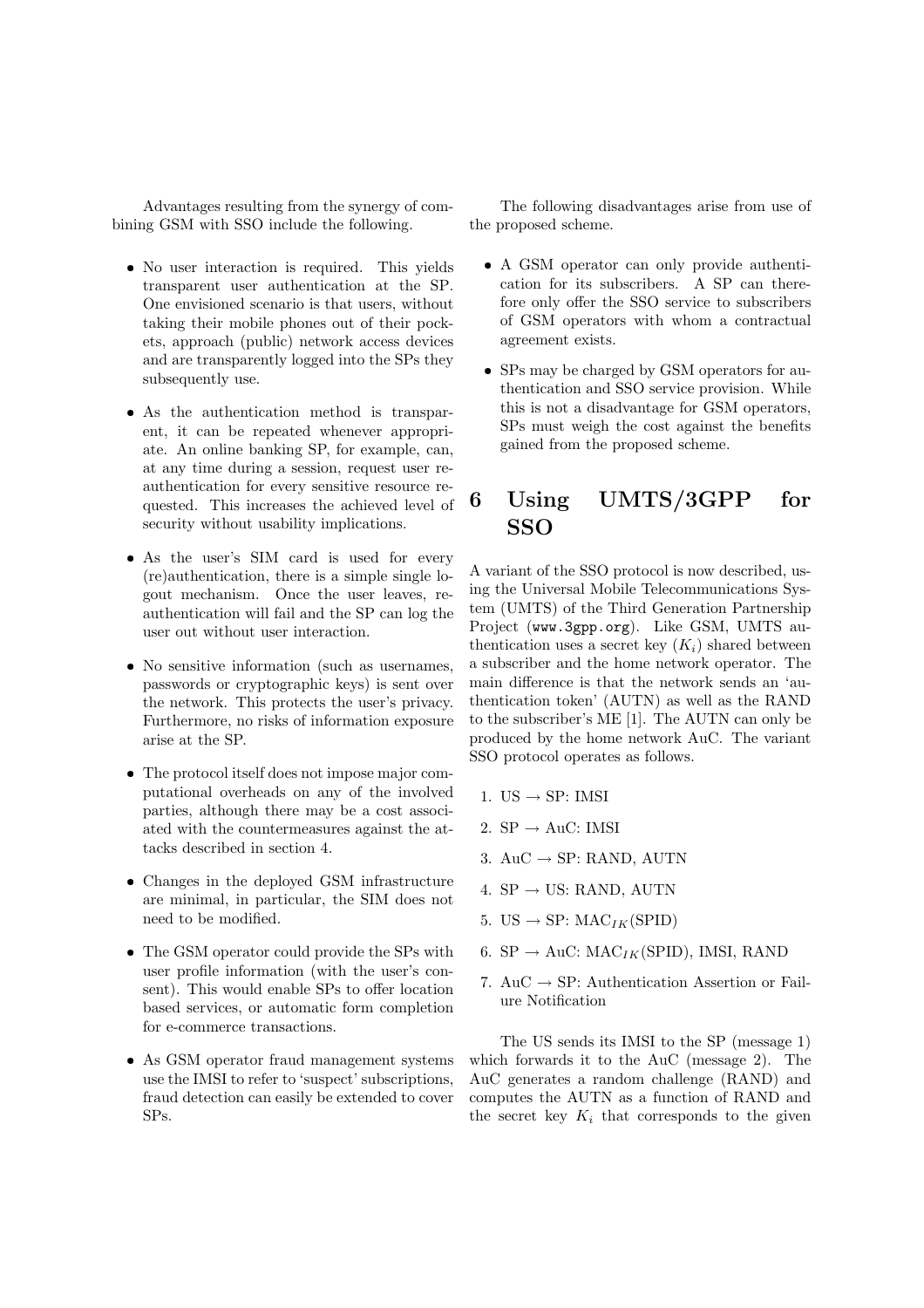IMSI. The RAND and AUTN values are sent back to the SP (message 3) and forwarded to the US (message 4).

The US's SIM checks the validity of AUTN and, if valid, generates an 'integrity key' IK as a function of RAND and its secret key  $K_i$ , just as it does during normal UMTS authentication [1]. The US uses this key (rather than the encryption key  $K_c$ ) to compute a MAC on the SP's unique identifier (SPID).

The rest of the protocol is similar to the GSM version. In message 5 the US sends the MAC to the SP which forwards it to the AuC in message 6, while appending the US's IMSI and the RAND of message 3 (message 6 corresponds to a Liberty authentication request [13]). The AuC derives the integrity key IK from the RAND and the secret  $K_i$  corresponding to the given IMSI. Using it, the AuC computes a MAC on the SPID of the SP from which it received message 6. If it matches the MAC of message 6 then the authentication process is deemed successful. If that it the case, the last message, which corresponds to a Liberty authentication response, contains an assertion; otherwise it contains a failure notification.

As in the GSM version of the protocol (section 3.2), the US must authenticate the SP prior to use of the protocol, and communications between SP and AuC must be mutually authenticated and integrity protected (see section 4.4).

Some of the 'side effects' when using the protocol described in this section, compared to its GSM version described in section 3.2, are the following:

- As the RAND is generated by the AuC instead of the SP, the risk of poor random number generation (see section 4.6) is taken away from individual SPs. Associated computational costs, however, are centralised at the AuC.
- The number of messages has almost doubled. This could lead to increased response times.
- Validation of the AUTN of message 4 by the US provides for AuC authentication, integrity and freshness assurance [1]. As a result, previous (RAND, AUTN) pairs cannot be reused. The process is thus in this case no longer independent of subscriber authentication over the

UMTS air interface.

## 7 Related Work

An overview of SSO architectures and related technologies is provided by De Clercq [3]. Specifications that relate to SSO among disparate security domains include SAML [15] and the Liberty Alliance [11].

Claessens et al. [2] propose a GSM-based authentication method for the World Wide Web. The proposed scheme, however, makes extensive use of SMS messaging. There are several commercial SSO solutions supporting authentication methods involving GSM SMS messaging. Examples include Ubisecure's (www.ubisecure.com) Ubilogin™ and Entrust's (www.entrust.com) Truepass SSO products.

The e-commerce user authentication protocol proposed in [8] relies on the fact that GSM subscribers and network operators share a secret key  $K_i$ . The same fact is exploited by the protocol proposed in this paper.

## 8 Conclusion

We have proposed SSO schemes where a GSM or UMTS operator provides authentication assertions to relying SPs. The schemes can potentially be specified as Liberty profiles, thereby conforming to this open specification.

The protocol yields a seamless user experience as no user interactions are needed, allowing several transparent re-authentications to occur within a user/SP session. This leads to an equally seamless, secure and simple single logout mechanism. The protocol preserves user privacy and mobility. To protect against SIM theft or cloning, the scheme can be complemented by an additional mechanism such as username and password. Impersonation will then only succeed if the attacker has access to both the user's SIM and password.

The required changes to the existing GSM or UMTS infrastructure are minimal. The scheme uses existing SIMs and appropriately equipped MEs. The GSM or UMTS operator's AuC, the